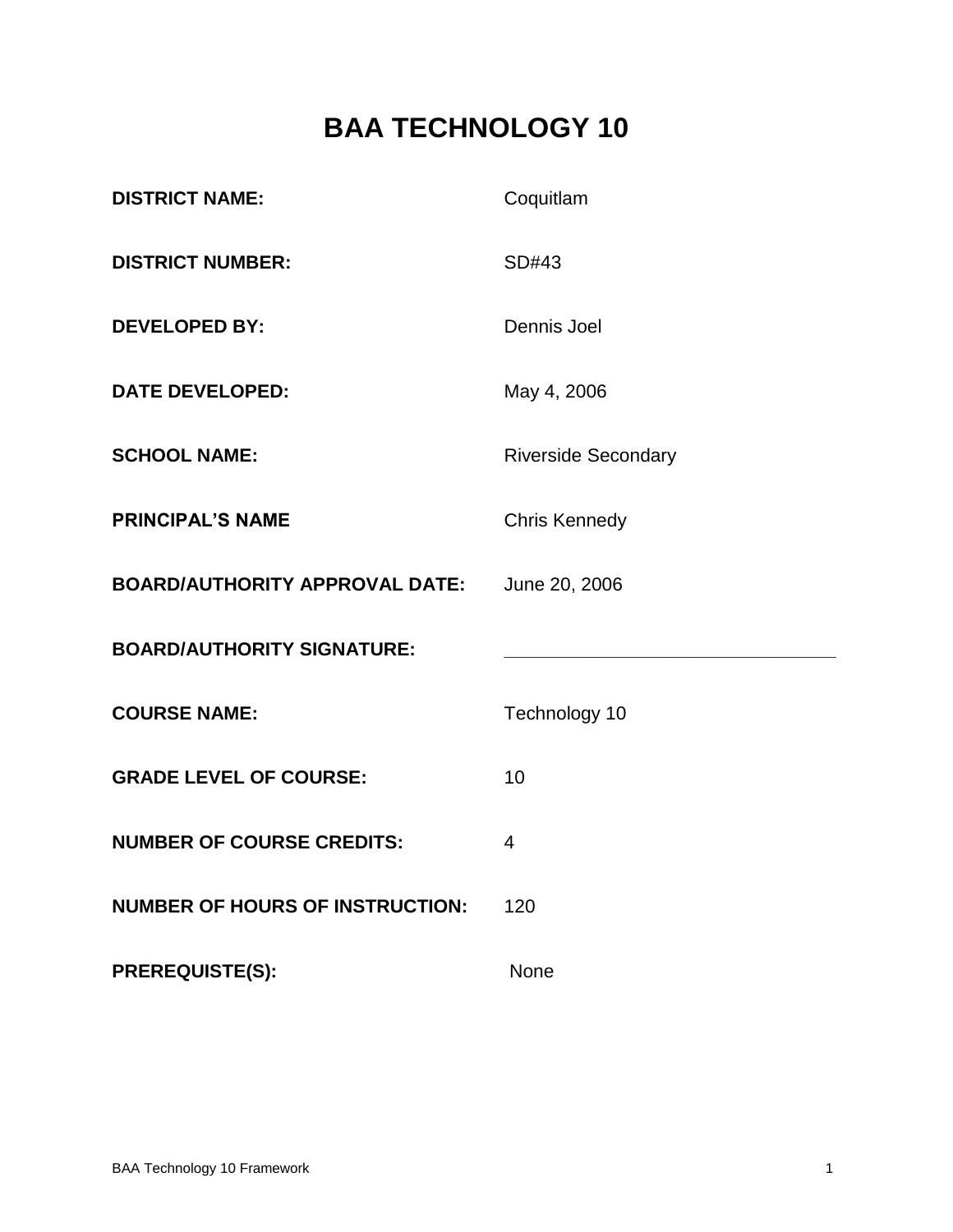# **SPECIAL TRAINING, FACILITIES OR EQUIPMENT REQUIRED:**

Knowledge and skills in the principles and techniques of applied technology. Technology education speciality. Knowledge of current technology and practices, and experience in shop setting.

Standard equipped Technology shop. This would typically be equipped with workbenches, basic woodworking and metalworking tools, and a supply of basic materials such as wood, metal, plastic and fasteners.

# **COURSE SYNOPSIS:**

Technology 10 provides an opportunity for students to learn and express their creativity through applying techniques in design while generating solutions to existing technological problems. Students are encouraged to explore the diversity of technology while assessing how technology impacts our sociological needs. Students participate in various activities that give them a chance to acquire more technical skills in a variety of technologically related areas including material manipulation, fasteners and adhesives, simple machine functions, and electronics,. Students use digital cameras, and computers, to document and illustrate their ideas and solutions. The course concludes with each student completing their own passion project where they choose a specific problem to solve in consultation with the instructor. Students are given the opportunity to reflect and assess their progress on an on-going basis throughout the course.

## **RATIONALE:**

This course was developed as a foundation program for all Technology courses including, effective lateral thinking with emphasis on creativity, problem-solving and developing technological skills. They will use the different characteristics of wood, metal and plastic and apply them appropriately in the creative process. At the same time, students will improve their technical knowledge by exploring the different uses and applications of fasteners and adhesives, simple machines and electronics. Models and prototypes of the inventions/solutions will be constructed. Throughout the course, students will use a combination of group work and individual work. Each student will be encouraged to maintain a journal of their ideas and a portfolio illustrating examples of their best work, specific skills attained and a reflection for each assignment.

| UNIT                                               | TITI F                                                | <b>TIME</b> |
|----------------------------------------------------|-------------------------------------------------------|-------------|
|                                                    | Design process, Project planning, task assessment and |             |
|                                                    | time management                                       |             |
| 2                                                  | Safety                                                |             |
| <b>Identifying and Manipulating Materials</b><br>3 |                                                       |             |
|                                                    | wood/metal/plastics/fasteners                         |             |
| 4                                                  | Simple Machines                                       |             |
| 5                                                  | <b>Electronics</b>                                    |             |
| 6                                                  | Designing, building a product                         |             |
|                                                    | <b>Total Hours</b>                                    | 120         |

## **ORGANIZATIONAL STRUCTURE**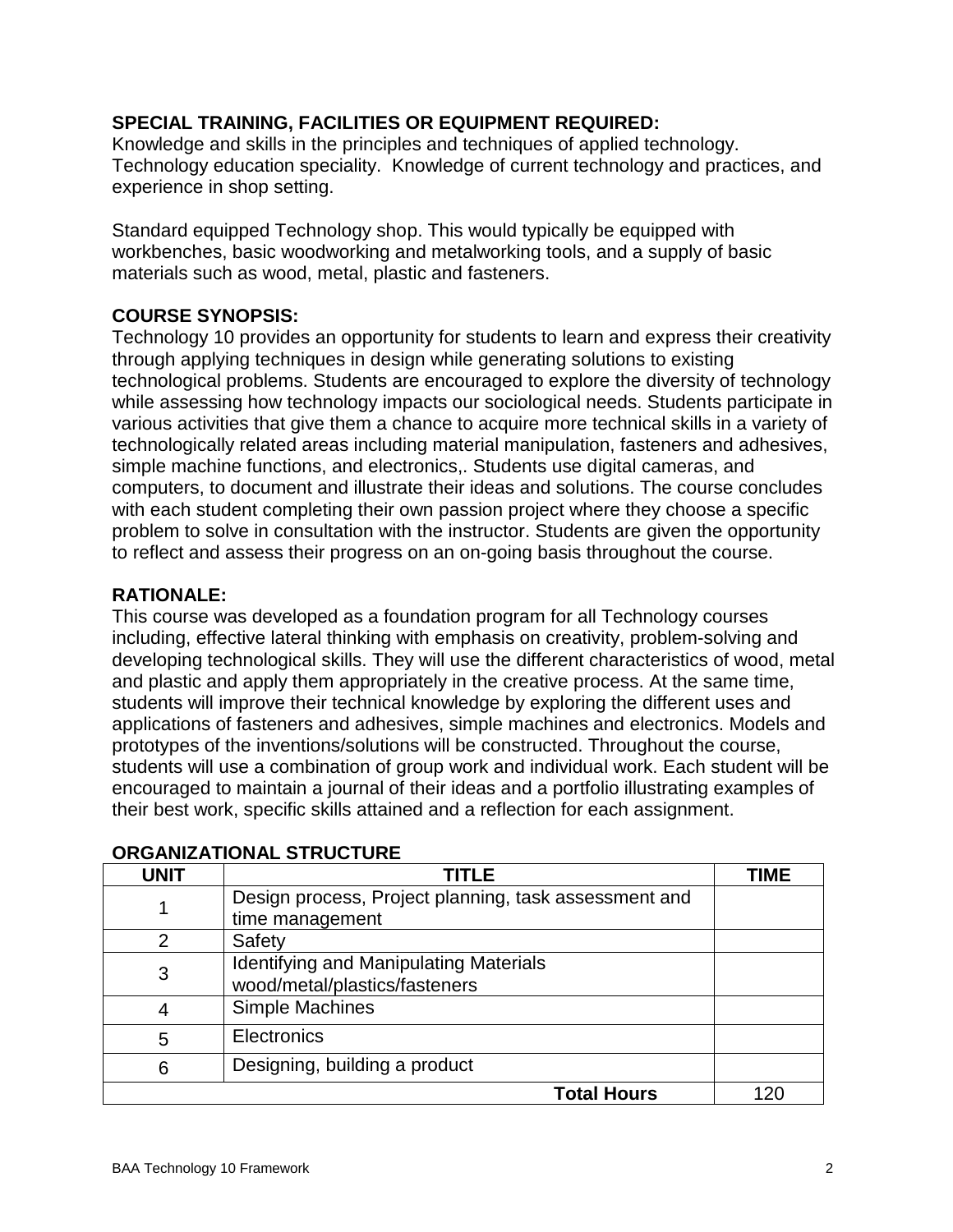## **UNIT 1: Design Process Project Planning, Task Assessment and Time Management**

Students will become familiar with techniques required to design and create an invention. They will draw upon a variety of knowledge, skills and experiences to identify a potential solution to a (technological) problem. Through critical, creative, problem solving, ideas become reality as students create inventive solutions, illustrate their ideas, and make models of their inventions. This provides students with opportunities to develop and practice higher-order thinking skills required when analysing, synthesizing and evaluating a solution.

# **Curriculum Organizer – Design & Illustration Techniques**

*It is expected that students will be able to:*

- Use a variety of drawing projection methods
- Identify and apply the essential elements of design and properly communicate their ideas using both two and three dimensional graphics manually and by computer assisted processes
- Select and create both a layout and illustration detailing the materials required to create your solution demonstrate the effective application of imperial and metric measurements
- Describe how ergonomics influences the design process

# **Curriculum Organizer – Planning**

*It is expected that students will be able to:*

- Design and construct their own invention using all necessary criteria to successfully develop a solution to an existing problem
- Demonstrate an understanding of the different aspects involved when creating their solution including
- Direct/indirect cost involved with proposed solution knowledge, skills or attributes required to successfully complete their invention
- Layout of materials used in problem solving
- Time required to complete idea

# **UNIT 2: Safety/Use of Tools-Equipment/Conduct while in the Shop**

# **Curriculum Organizer – Safety**

*It is expected that students will be able to:*

- Explain the safety requirements and obligations required when in a technology shop.
- Demonstrate safe work habits while in the shop, when using tools, equipment, and technical processes and encourage the same in others.
- Demonstrate the specific safe use of hand and power tools

# **UNIT 3: Identifying and Manipulating Materials Wood/Metal/ Plastics/Fasteners**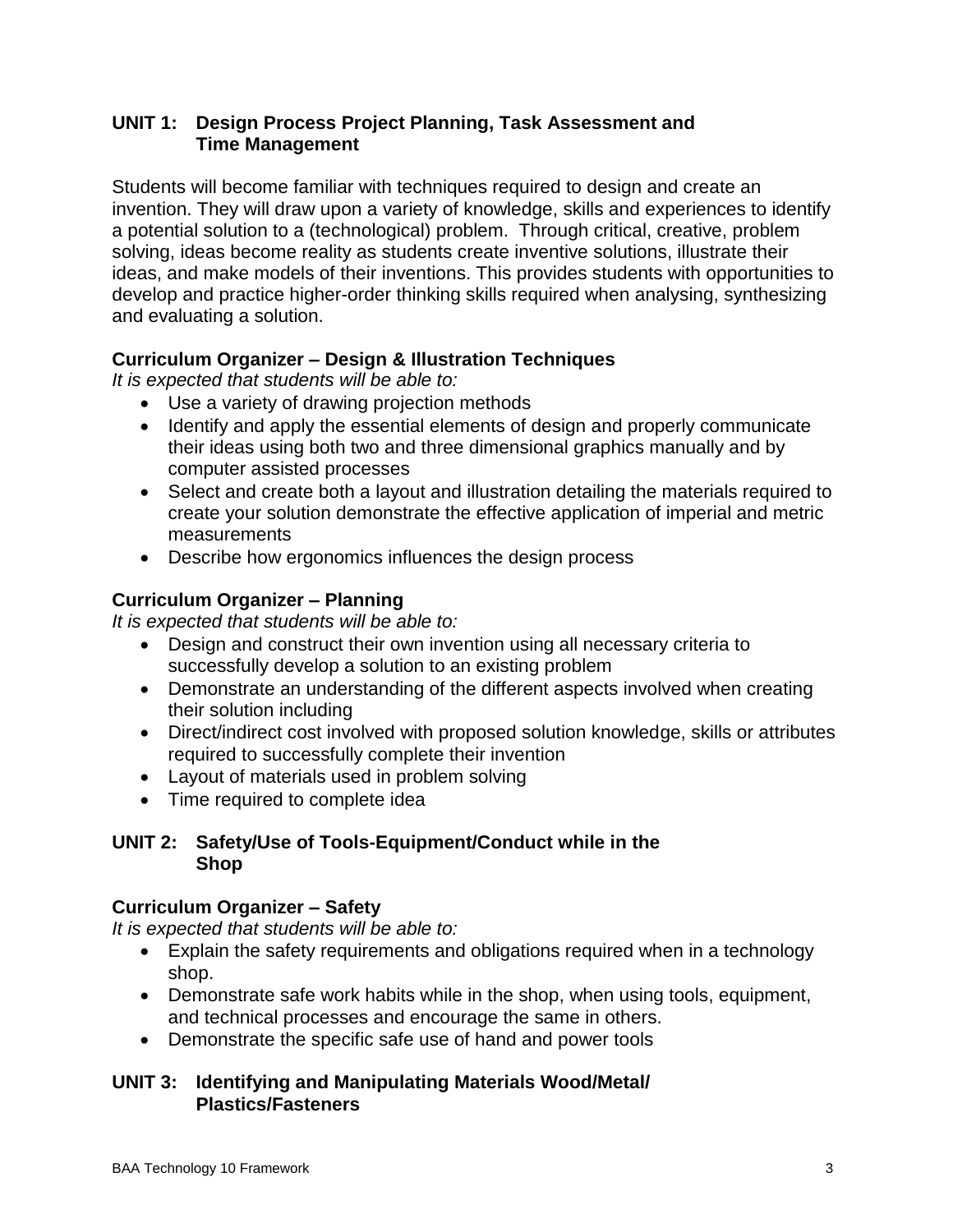Students will become familiar with three major types of materials (wood, metal and plastic) and how they can be applied to different situations. They will practice shaping, cutting, fastening and finishing these different materials by creating various solutions to a wide range of problems. Throughout the unit students will identify and explain when different materials should be reused and/or recycled. Students will also identify the specific characteristics such as tensile/compression strengths, brittleness, and toughness for each individual material and describe how to best use the specific material.

# **Curriculum Organizer – Plastic**

*It is expected that students will be able to:*

- Classify and describe the characteristics of different types of plastic materials
- Explain the appropriate use of different types of plastic materials
- Describe ways to reduce material waste
- Demonstrate cutting and shaping methods

#### **Curriculum Organizer – Metal**

*It is expected that students will be able to:* 

- Classify and describe the characteristics of different types metal materials
- Explain the appropriate use of different types of metal materials
- Describe ways to reduce material waste
- Demonstrate cutting and shaping methods

#### **Curriculum Organizer – Wood**

*It is expected that students will be able to:* 

- Classify and describe the characteristics of different types of wooden materials
- Demonstrate the appropriate use of different types of wooden materials
- Describe ways to reduce material waste
- Demonstrate cutting and shaping methods

#### **Curriculum Organizer – Fasteners**

*It is expected that students will be able to:* 

- Demonstrate a variety of ways to join wood, metal and plastic using a variety of joining techniques
- Demonstrate the proper use of different adhesives when using wood, metal and plastic
- Match materials to specific solutions based on there individual characteristics of each material
- Describe ways to reuse and recycle materials and products to reduce waste

## **UNIT 4: Simple Machines/Principles**

Students will design and construct a device using several simple machines. All the principles and calculations to make the machines work correctly for the particular application will be applied.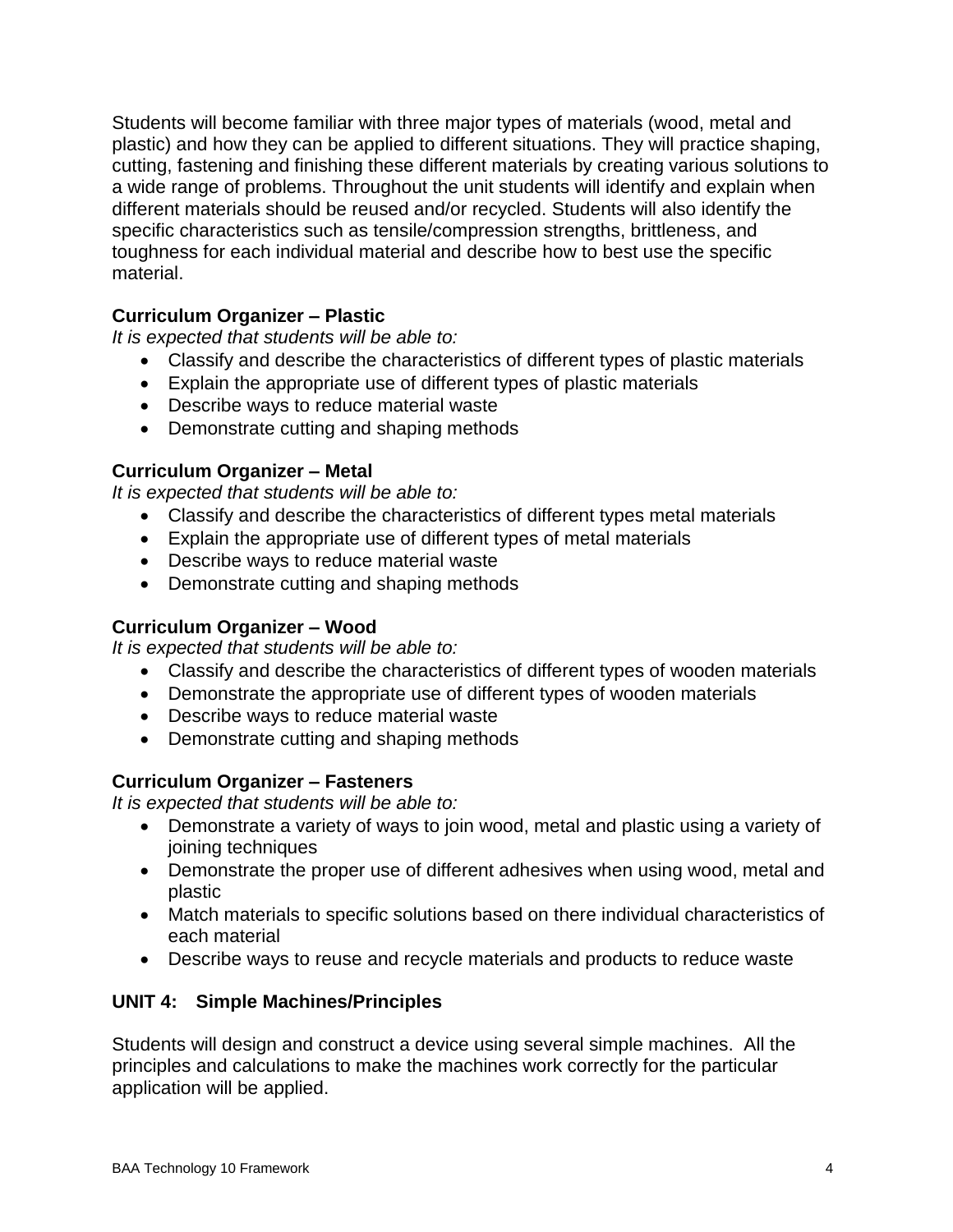# **Curriculum Organizer – Simple Machines**

*It is expected that students will be able to:* 

- Describe the different uses of the six simple machines
- Demonstrate the formulas and principles used with simple machines.
- Explain the following terms: force, effort, and work.
- Explain the principles of simple machines by drawing, demonstrating, and/or creating a simple or complex machine.
- Discuss examples of each of the different simple machines

# **UNIT 5: Electronic Principles/Tools/Techniques**

Students will become familiar with the basic components of electronics and electricity. They will explore the potential uses of different components and construct a circuit using a variety of tools and components to perform a set task.

# **Curriculum Organizer – Electronic Principles**

*It is expected that students will be able to:*

- Explain Ohm's and Kirchhoff's law and how they apply to circuitry
- Explain electronic abbreviations and component functions used in constructing circuits
- Describe the fundamental application of electricity
- Demonstrate the effective application of units and measurements
- Analyze basic electronic circuits and systems
- Create a simple electronic circuit

## **Curriculum Organizer – Specialized Tools and Techniques**

*It is expected that students will be able to:*

- Demonstrate the proper techniques used when handling components
- Demonstrate the proper use of essential tools and techniques for designing and constructing electronic circuits
- Demonstrate circuit wiring using a component board
- Demonstrate safe conduct while working with or around tools and equipment

# **UNIT 6: Designing and Building the Product**

## **Curriculum Organizer – Designing a Project**

*It is expected that students will be able to:*

- Design and construct their own invention using all necessary criteria to successfully develop a solution to an existing problem
- Explain the specific characteristics of the materials being used and their suitability for the application

## **Curriculum Organizer – Building a Project/Use of Material**

*It is expected that students will be able to:*

• Layout of materials used in problem solving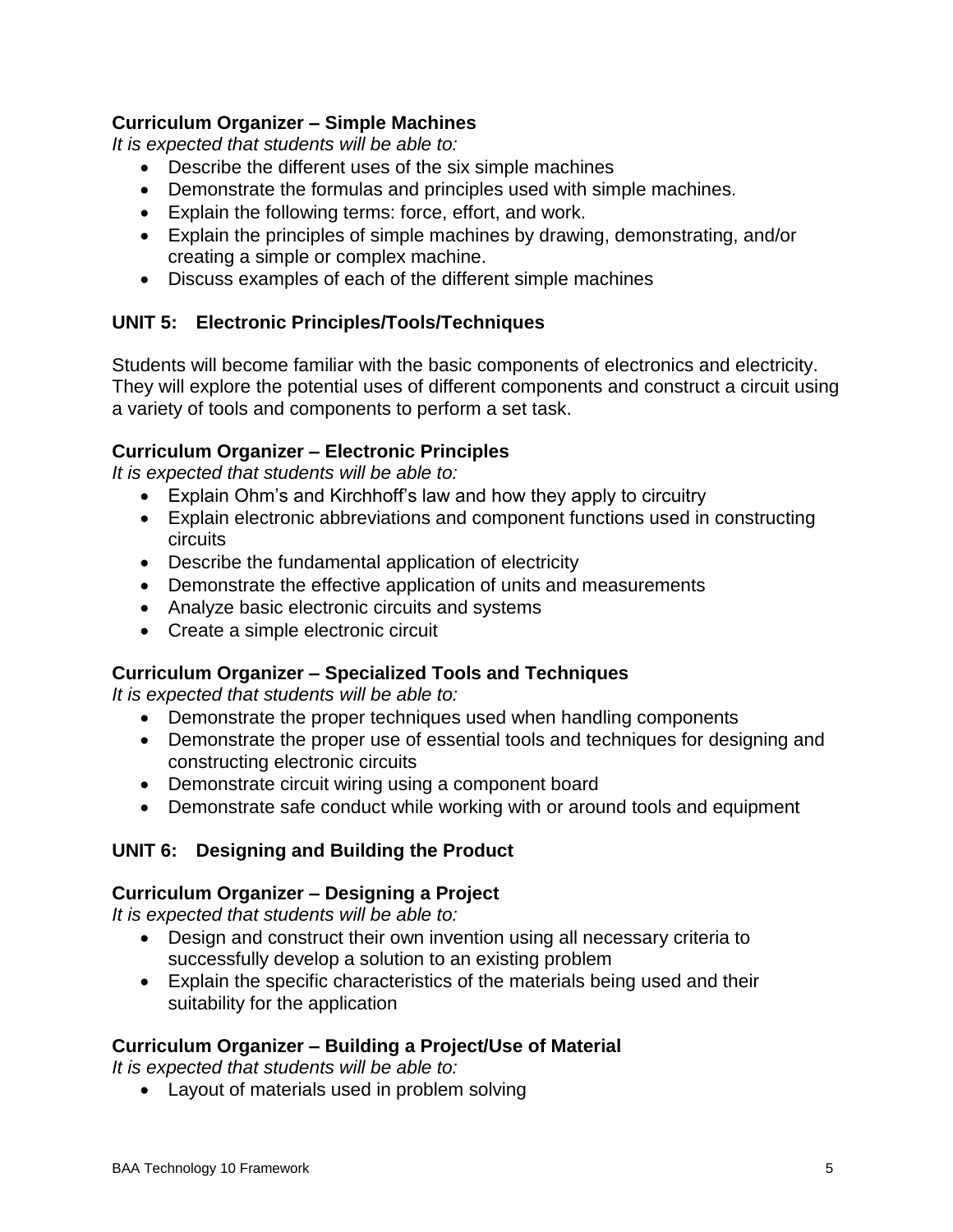- Demonstrate time management skills required to complete project
- Demonstrate informed decision making and positive attitudes when solving problems that occur during the building process

## **Curriculum Organizer – Project Planning/Time Management**

*It is expected that students will be able to:*

- Explain the different aspects involved when implementing their solution including storage direct/indirect cost knowledge, skills or attributes required to successfully complete their invention
- Explain a timeline based on the specific goals of the project

# **INSTRUCTIONAL COMPONENT**:

*It is expected that the teacher will use a variety of strategies and resources such as:*

- Teacher led activities/Demonstrations
- Lecture
- Research project
- Student demonstrations/presentations
- Modelling/prototyping
- Discussion
- Brainstorming
- Questioning
- Team work

## **ASSESSMENT COMPONENT:**

Will be based on the evaluations conducted throughout the course. This will reflect the students:

- **Effective formative assessment via:** 
	- o Clearly articulated and understood learning intentions and success criteria
	- o Questions posed by students, peers and teachers to move learning forward
		- Discussions and dialogue
	- $\circ$  Feedback that is timely, clear and involves a plan
	- o Students are resources for themselves and others peer and selfassessment
	- o Student ownership

Formative assessment used to adapt learning experiences and inquiry plans on an ongoing basis to meet specific learning goals.

Development, awareness and action, based upon metacognition intended to lead to learner independence and self-coaching.

Summative Assessment: